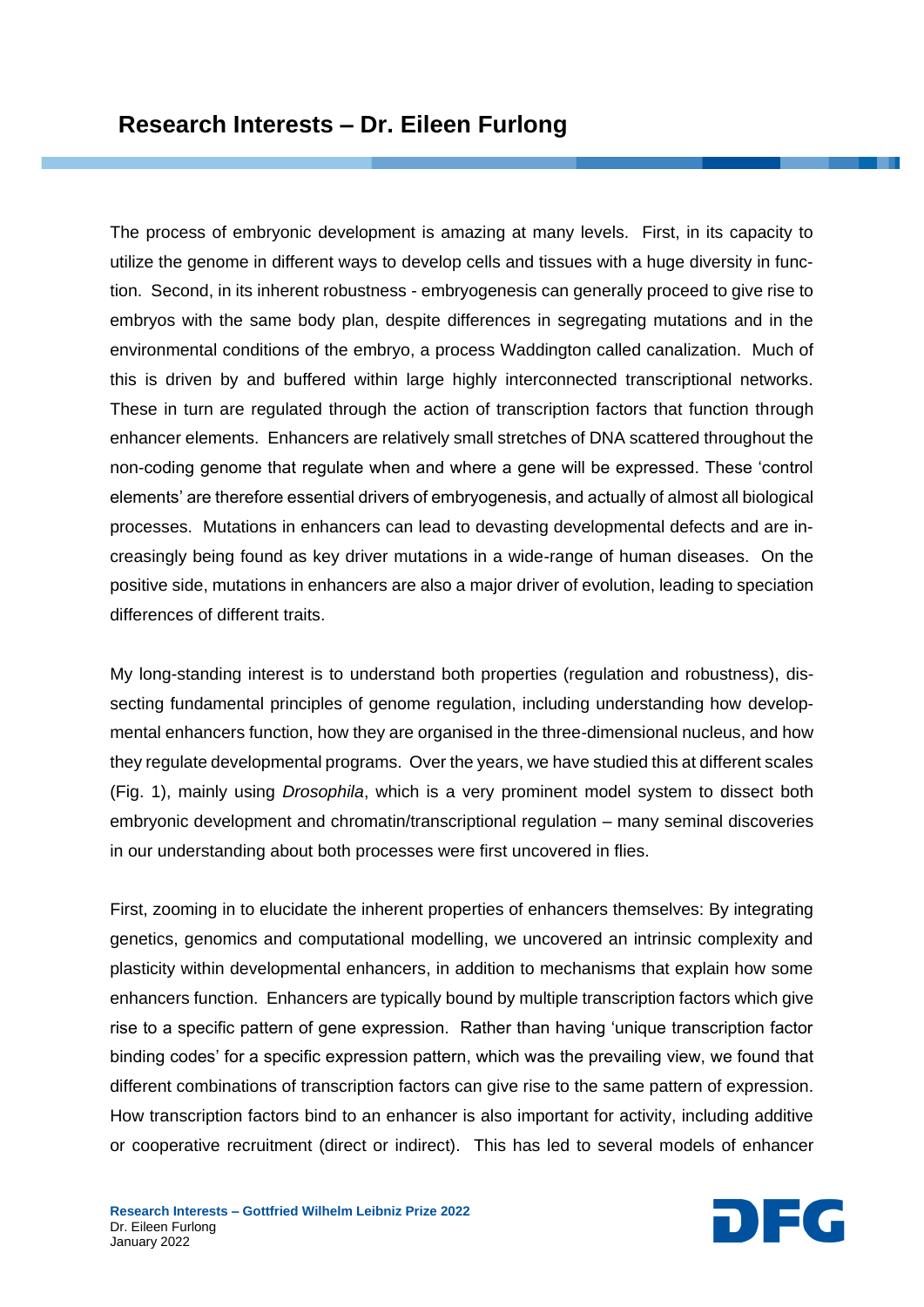function. While studying transcription factors essential for heart development, we uncovered an alternative mode of cooperative transcription factor recruitment. This 'Transcription Factor Collective' model explains how some enhancers can still function even in the presence of mutations in some DNA motifs, a property that has also been observed at some neuronal enhancers. By using natural sequence variation, through the integration of Population Genetics and Developmental Biology, we uncovered a number of additional properties that buffer the deleterious effects of genetic variation on gene expression. One surprising finding was the identification of widespread genetic epistasis within developmental enhancers and promoters, demonstrating that large effect variants are attenuated or buffered by other variants within the same element. The more we dig into the functions of enhancers the more plasticity we observe, including elements that have dual functions, including enhancer and silencer activity, or enhancer and promoter activity, or enhancer and boundary activity, depending on their context. This probably speaks to how these inter-related functions evolved – but collectively, these intriguing features highlight the complexity and huge challenge to predict function from sequence alone. With more extensive perturbation data coming, and more sophisticated machine learning models, there should be exciting advances here going forward.

Second, zooming up from individual enhancers to regulatory landscapes within chromatin domains: Each gene typically has may enhancers, especially developmental genes which tend to have very complex expression patterns. A gene's enhancers can be located upstream or downstream from the gene they regulate, and are sometimes even in the introns of other genes. Although some enhancers are located quite close to the gene they regulate (in linear genomic distance), others are at great distances. How such remote enhancers communicate with their promoters is one of the central questions in genome regulation. The prevailing model is that the chromatin is looped (like a string) such that an enhancer and gene promoter are brought into physical proximity to each other. How this looping is regulated during embryogenesis and how an enhancer recognises its correct promoter are two key questions that we are addressing. By combining genetic dissection, genomics and imaging approaches we have uncovered some intriguing and quite surprising properties of enhancer-promoter communication.

Enhancers must be in relatively close proximity to the promoters that they regulate to activate transcription. At some loci this proximity only occurs in the appropriate cell type, and at the appropriate time of embryogenesis when the gene needs to be expressed. Looking at a large number of developmental enhancers at early stages of embryogenesis, we uncovered another mode, where enhancers are already in proximity to their promoters, hours before the gene is



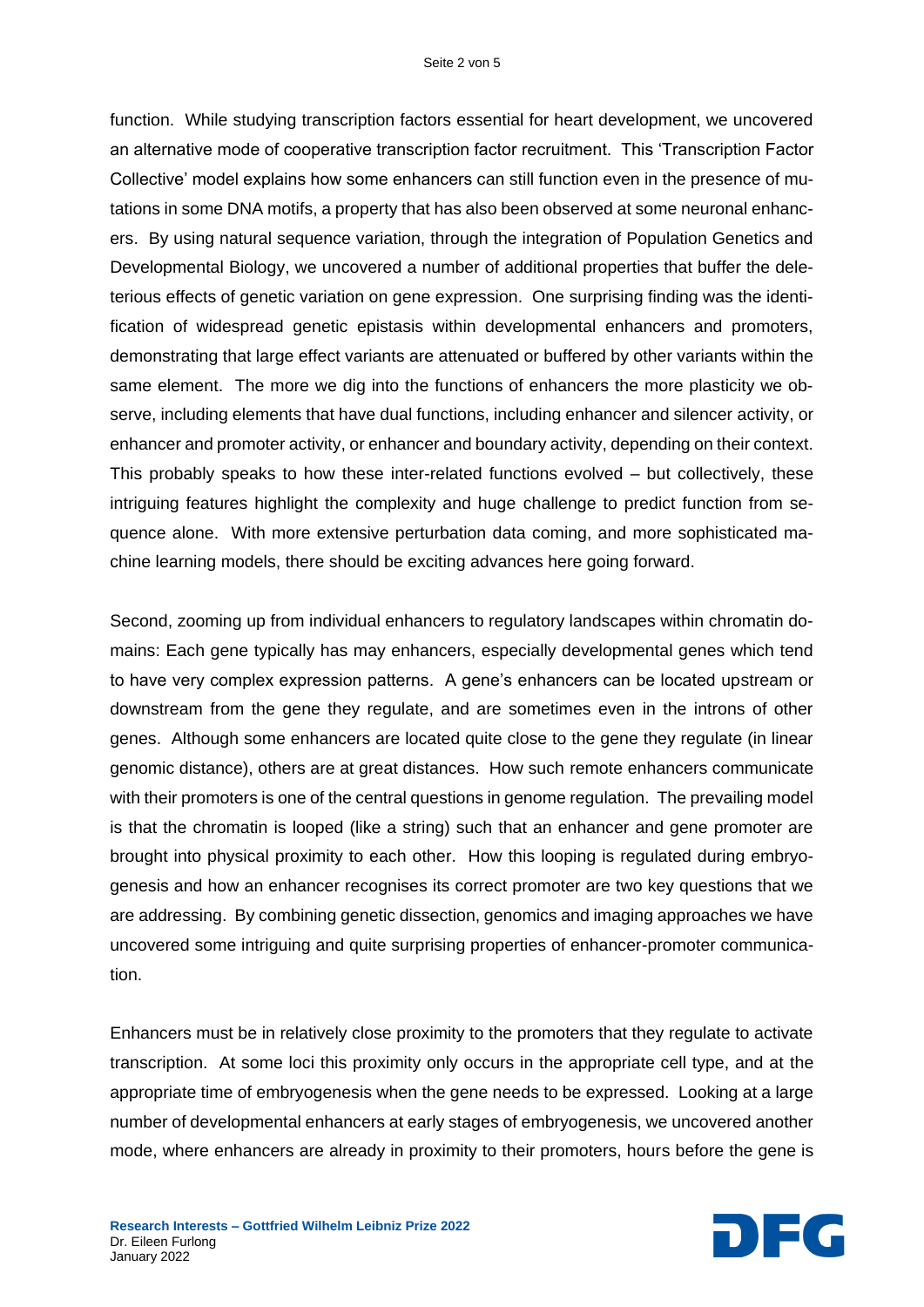expressed. This intriguing finding indicates that the topology of enhancer-promoter interactions that are required during cell fate decisions are already put in place at very early stages of embryogenesis, where they appear primed for activation at later stages. It also suggests that proximity, at least at this scale, is not the trigger for transcription at these loci. To dissect the functional role of chromatin topological domains and long-range chromatin loops in gene regulation, we are using genomic rearrangements and deletions at different scales, taking advantage of the genetic tools in *Drosophila*. This includes using large-scale highly rearranged chromosomes (balancers) to perturb genome structure and then systematically assessing the impact on chromatin interactions and gene expression. This revealed a very surprising finding – although some enhancer promoter interactions were perturbed, the majority were not. The expression of most genes' did not change upon perturbation of boundaries or fusion of their chromatin domains. This indicates that while some enhancers require chromatin domains to constrain their function and prevent them from mis-appropriately activating another gene, other enhancers do not. Moreover, even after the fusion of TADs that double the size of a domain, bringing many more genes into the same domain, many enhancers ignore them and still regulate their normal target gene's promoter. This opens up many interesting questions about how these elements recognise their correct cognate promoter and why some enhancers (or genes' expression) are affected by chromatin rearrangements while others are not. This is important, as such chromosomal rearrangements are often associated with cancer and developmental defects.

Third, zooming out even more from gene regulatory landscapes (or chromatin domains) to genome-wide developmental networks. Assessing developmental networks has been enabled through the development of genomics approaches. Ever since I was a post-doc, I have been drawn to the unbiased and systematic view that genomics experiments bring. While many of these methods are first developed in tissue culture cells or yeast, I have tried to bring the power of these methods to bear to tackle the complexity of embryonic development. My group optimises, and sometimes develops, genomics methods to understand how multi-cellular embryos develop. Applying these approaches over 15 years ago, revealed some of the first global views of dynamic transcription factor occupancy and enhancer function as an embryo develops, charting changes in transcription factor binding, chromatin state and expression changes as a tissue's development unfolds. Prior to this, concepts were based on a handful of well-studied model loci. These first genome-wide views blew my mind at the time, as they demonstrated the vast scale, complexity and interconnectivity of developmental networks. Combining them with mutants over the ensuing years, has uncovered functional regulatory programmes, in particular during mesoderm specification to different muscle tissues. In our current and future

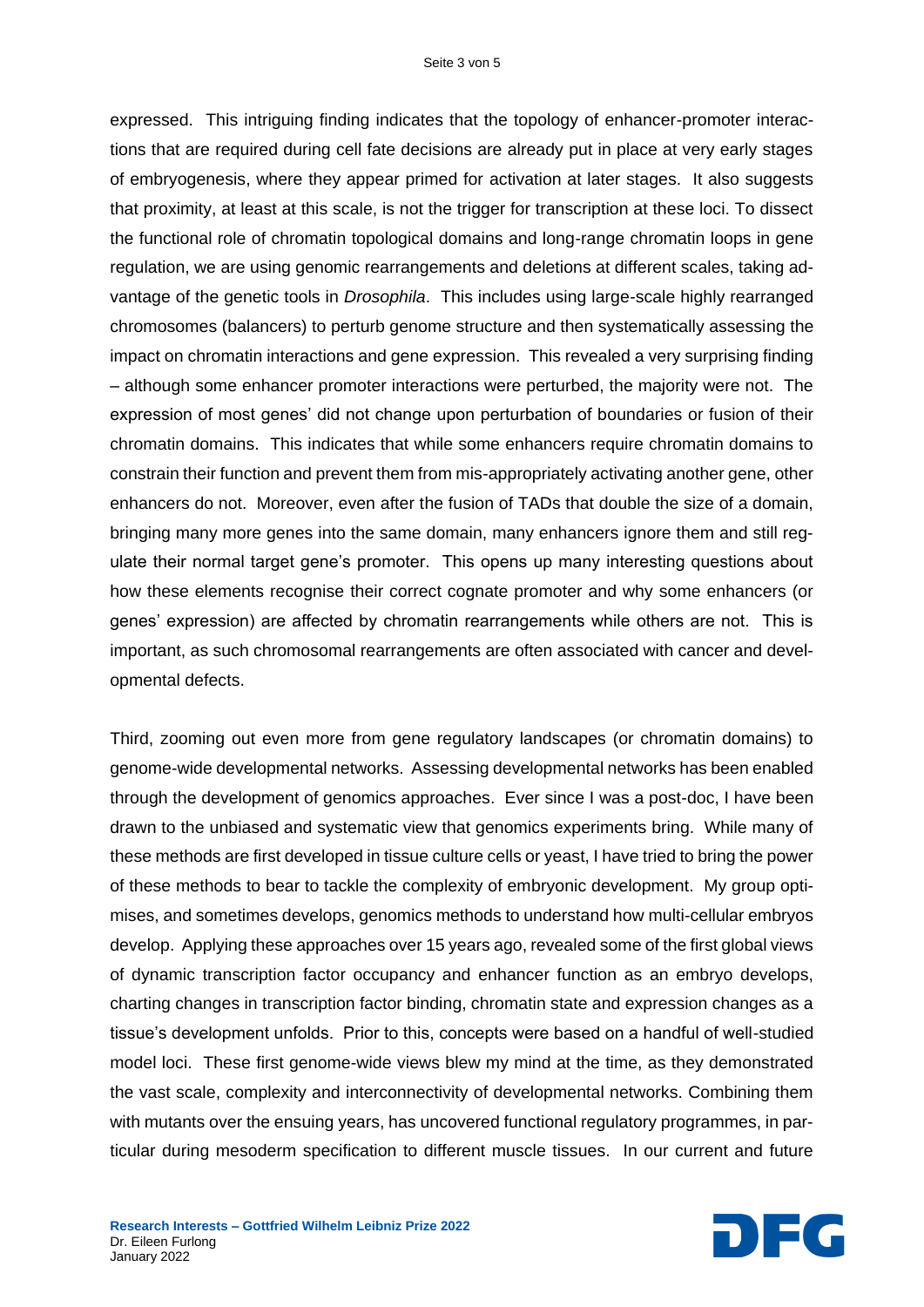work we are pushing this at a single cell level. We recently showed that single cell views of open chromatin can identify cell type specific enhancers, predict which stages and tissues they are active in, in addition to being able to identify cell types and follow their developmental trajectories during embryogenesis. Applying this approach in a dense time-course of a tissue's development, provided a very rich view of both the enhancers and transcription factor that are active during each transition. Combining this with similar single cell data from mutant embryos revealed the real power of the system to identify mutant cellular phenotypes *de novo*, while simultaneously revealing the molecular function of the transcription factor. Going forward, we will extend this approach to include more genetic mutants and more diversity in the molecular measurements, with the long-term goal to understand how developmental programmes are regulated and interpreted during embryonic development.

Our research therefore sites at the interface of the field of Transcription/Chromatin Biology and Development Biology, where we strive to uncover general principles in how the genome is regulated and utilized, which has implications to the fields of Developmental Biology, Evolutionary Biology and Human Disease.



## **Figure 1**:

*Left: Integrating approaches from Genomics, Computer Science and Genetics has uncovered a number of surprising features about how enhancers function. Shown is work using a machine learning approach to predict enhancer activity from genome-wide data on transcription factor occupancy.*

*Middle: Using Genomics, Imaging and Genetics to dissect how enhancers communicate with specific promoters to regulate gene expression and how this changes over embryonic development.*

*Right: Using single cell regulatory genomics, we can follow developmental trajectories, predict single cell identies and tissue specific enhancers. This is a very powerful approach when combined with mutants, as we can identify mutant phenotypes de novo at both a cellular and molecular resolution, and integrated this information for many mutants to build functional developmental networks.*